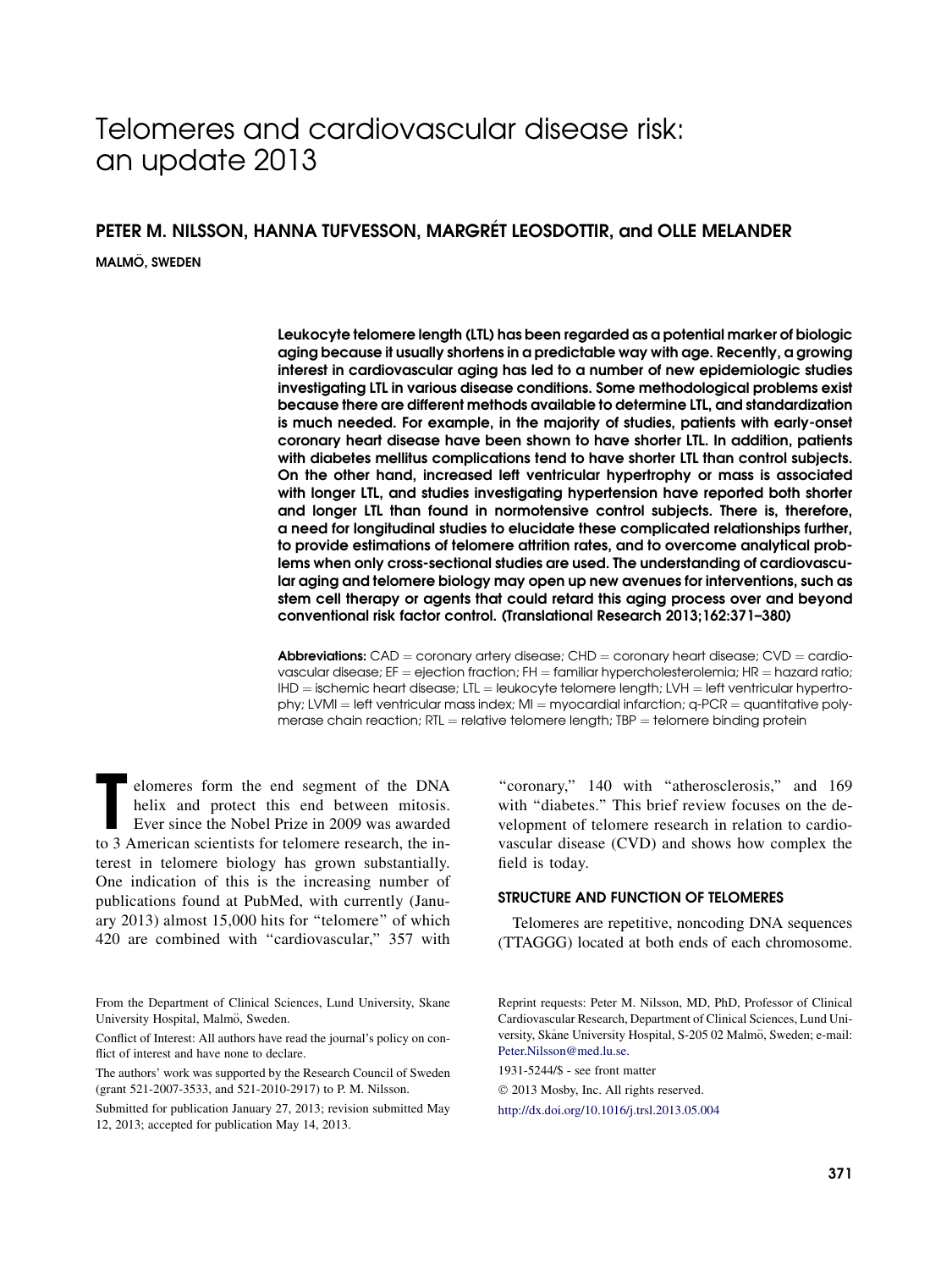The length of the telomeres in humans can reach up to 15,000 bp, ending with a single-strand overhang at the  $3'$  end measuring 75 bp–200 bp. The telomere complex consists of several parts: the telomeres themselves, the regulating enzyme telomerase, and a few telomere binding proteins (TBP). Together with TBPs, in the shelterin complex, the telomeres form loop structures that are believed to protect the chromosome ends from fusing with each other, hence preventing possible oncogenic development.<sup>[1](#page-8-0)</sup> The telomere loops also protect the chromosomal DNA from being recognized as damaged, reduce the risk of apoptosis, and stabilize the DNA complex. There is also the more recently described telomere-capping Cdc13-Stn1-Ten1 (CST)-complex that comprises 3 proteins—Cd13 and Stn1, and related to the conserved telomere maintenance complex component 1 (Ten1) originally found in yeast, but also present in humans, and shown in genomewide association studies to participate in telomere maintenance. $<sup>2</sup>$ </sup>

During each mitosis, the DNA polymerase replicates the DNA (including the telomeres), but is unable to replicate the last part of the lagging strand, resulting in progressive shortening of the chromosomes. This is called the end replication problem, and the DNA loss amounts to approximately 30 bp–150 bp per mitosis. Because of the non-sense DNA information on the telomeres, the cell can afford losing a few hundred base pairs during each replication without loss of coding DNA and possible oncogenic transformation. Ultimately, the ends of the telomeres become too close to the coding DNA region and the loop structures cannot be kept together. The protective function of the telomeres is lost, and this partially damaged DNA is recognized by tumor suppressors, for which the cell is either programmed for apoptosis or is irreversibly blocked during the G1 phase of mitosis, also termed replicative senescence. The senescent cells have other, more aging-related properties than dividing cells, express different proteins, and, most important, lose their ability to multiply. Critically short telomeres therefore function as a tumor suppressor mechanism.<sup>[3](#page-8-0)</sup>

#### REGULATION OF TELOMERE LENGTH

Variation in leukocyte telomere length (LTL) is seen interindividually, in different tissues and even on separate chromosomes, and is genetically programmed. $1,2$ The attrition rate during life is also thought to be dependent on the initial length of the telomeres. At birth, telomeres are of the same length in boys and girls; later in life, however, they are proportionately longer in women, especially in the premenopausal years compared with men the same age—an effect attributed to estrogen. Also, the TBPs are believed to

exert an effect on the rate of telomere shortening and to prevent premature replicative senescence. It has been debated whether short LTL is a good marker of chronological aging. $4,5$ 

The more cell divisions that take place in humans (ie, the older persons become), the shorter the telomeres. First, the built-in end replication problem shortens the telomeres, but they are also exposed to reactive oxygen species, which have a predilection for the singlestranded, G-rich telomere overhang.<sup>6</sup> This is an important variable associated with aging and with accelerating the telomere attrition rate. Thus, LTL can be regarded as a marker of biologic aging. Unhealthy lifestyle conditions such as smoking and obesity—both of which are associated with low-grade inflammation, a greater leukocyte proliferation rate, and increased reactive oxygen species production—have frequently (but not always) been associated with shorter telomeres in peripheral blood leukocytes.<sup>7</sup>

#### LABORATORY METHODS AVAILABLE

There are some conditions with features of early biologic aging that have been associated with shorter LTL, but also some common chronic disease manifestations show the same findings. Most studies, until recently, have been cross-sectional in design and there is a lack of longitudinal studies with repeated measures of LTL. Different laboratory methods are currently available for the determination of relative LTL (quantitative polymerase chain reaction, q-PCR) or absolute LTL, including the proportion of short telomeres (Southern blot), a more costly and labor-intensive method. Other methods also exist, based on immunofluorescence (fluorescence in situ hybridization). This has contributed to some controversy because different studies apply different methods that sometimes do not suit each other. Recently, 1 study compared the 2 methodologies of q-PCR and Southern blot based on blind measurements on the same samples from 50 donors that were performed in 2 independent laboratories on 2 dif-ferent occasions.<sup>[8](#page-8-0)</sup> Both the q-PCR and Southern blots displayed highly reproducible results, as shown by r values more than 0.9 for the correlations between results obtained by either method on both occasions. The interassay coefficient of variation measurement for the q-PCR was 6.5%, whereas that of the Southern blot was 1.7%. The authors concluded that the relation between the results generated by Southern blot vs those generated by q-PCR deviated from linearity.[8](#page-8-0) For a number of reasons, Southern blot is considered the gold standard, but this method is also more laborious and expensive. It is for these reasons that q-PCR is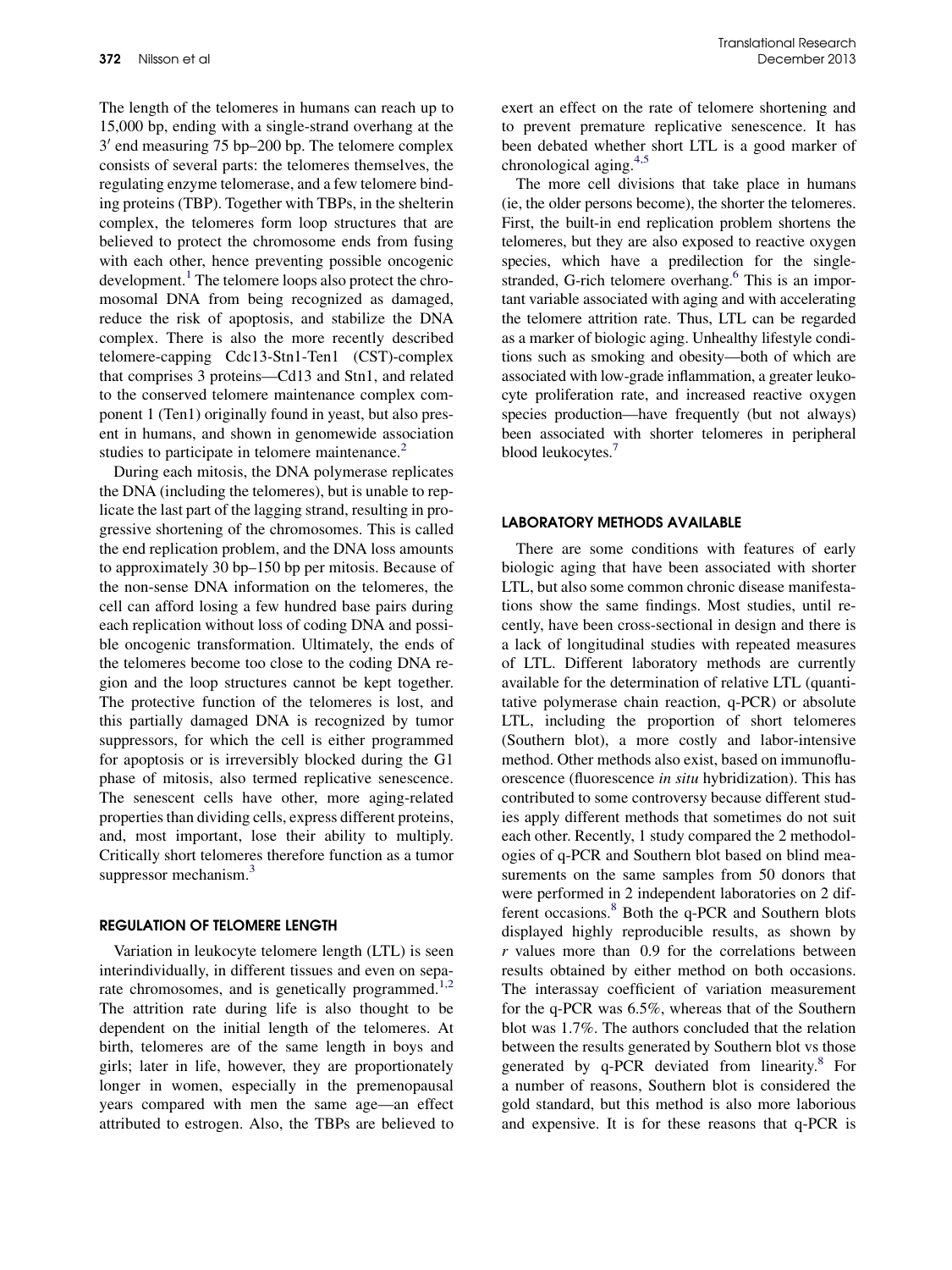used most often in epidemiologic studies, with a few exceptions.

Some skeptics argue that these measurements (q-PCR and Southern blot) are usually carried out on the same cryopreserved DNA, but never on DNA that was isolated from separate blood samples (taken minutes or hours apart). This would be a real validation of the method, because there could be methodological flaws with the q-PCR method. This comes as no surprise when keeping in mind that the telomere sequence TTAGGG is not amplified by complimentary polymerase chain reaction primers but by rather complex GGTTTTTTGAGGGTGA . . . ' 37-oligomers. Therefore, negative studies can easily occur when the methodology is not clean.

# IS LTL IN PERIPHERAL BLOOD A GOOD MARKER OF TISSUE TELOMERE LENGTH?

Another problem is whether telomere length determination in peripheral blood cells (leukocytes, lymphocytes) really reflects the tissue cell telomere length, for example, in the cardiovascular system. Some publications have stated that such a correlation really exists, for example, between LTL in peripheral blood cells and the vascular tissue. $9$  In concordance with this, there is evidence that the synchrony in telomere length between leukocytes and various tissues of healthy humans is remarkably strong.<sup>[10](#page-8-0)</sup>

In 1 study, however, LTL derived from peripheral blood was associated with the presence of atherosclerotic carotid plaques yet was not a proxy for local plaque telomere length. In that study, plaque telomere length was related to plaque characteristics and development of restenosis after endarterectomy in a group of patients undergoing angiography and intervention. $^{11}$  $^{11}$  $^{11}$ 

## RISK FACTORS, DISEASE, AND TELOMERE LENGTH

In a number of observational studies, it has been documented that short telomeres or the genetics regulating telomeres are associated with hypertension,  $12$  type 1 diabetes mellitus,<sup>13</sup> type 2 diabetes mellitus,<sup>[14](#page-8-0)</sup> and CVD manifestations,  $15$  such as risk of coronary heart disease  $(CHD)$ ,<sup>[16](#page-8-0)</sup> carotid atherosclerosis,<sup>[17](#page-8-0)</sup> stroke,<sup>[18](#page-8-0)</sup> and ab-dominal aortic aneurysm.<sup>[19](#page-8-0)</sup> This could be the result of the association with intermediate phenotypes, such as obesity, hypertension, or chronic inflammation, or because of the influence of a less healthy lifestyle, including smoking.[7](#page-8-0) Previous studies have shown a negative association between telomere length and abdominal obesity and smoking, $20$  but also an association with adverse psychosocial factors.<sup>[21](#page-8-0)</sup> In addition, shorter telomere length has been associated with markers of early vascular aging syndrome, $22$  such as increased pulse pressure—a marker of arterial stiffness and a core component of early vascular aging syndrome. $^{23}$  $^{23}$  $^{23}$ 

# CONTROVERSIAL RESULTS

Some findings, however, have also been contradictory or even paradoxical. For example, longer telomeres have been found in disease conditions in which the hypothesis was to find shorter telomeres (because shorter length is often, but not always, associated with increased risk of disease). Therefore, crosssectional data on measurements of telomere length are obviously not enough to evaluate the full importance of time-dependent changes associated with cardiovascular risk. It thus takes longitudinal studies to compare the telomere attrition rate over time in defined subjects with varying cardiovascular risk. Past studies have shown that 15%–25% of screened subjects might even increase their telomere length over time,  $^{24}$  $^{24}$  $^{24}$  possibly as a result of to an increased activity of telomerase or the influence of shifting telomere length in different subpopulations of mononuclear cells. This has been criticized, however, because aging displays a unidirectional progression, and it seems unlikely that LTL elongates with age. LTL elongation in longitudinal studies, therefore, reflects measurement errors of LTL primarily in relation to the duration of followup periods[.25](#page-9-0)

The influence of cardiovascular drugs on telomere biology and related changes should also be explored further (eg, in relation to treatment by antihyperten-sive<sup>[26](#page-9-0)</sup> or lipid-lowering drugs<sup>27</sup>). Also, antidiabetes treatment should be tested in a similar way because hyperglycemia is believed to increase tissue aging and the stiffening of arteries. $28$ 

#### TELOMERE LENGTH AND CARDIOVASCULAR RISK

In numerous past studies, shorter LTL has been found in various conditions associated with  $CVD$ .<sup>[16,29,30](#page-8-0)</sup> A pilot study found that patients with early-onset coronary artery disease (CAD) with premature myocardial infarction (MI) had a shorter mean LTL compared with healthy subjects of the same age and gender [\(Fig 1](#page-3-0)). Furthermore, although both groups experienced telomere attrition with aging, there was a residual difference that served as a marker of increased cardiovascular risk in those patients with early CAD.<sup>[31](#page-9-0)</sup>

In another study of patients with premature MI, a marked reduction in mean LTL was demonstrated compared with healthy control subjects, with a consequent calculated reduction in biologic age of 11.3 years. $32$  This was also the result of a study that associated shorter LTL with an increase in prospective risk of MI.<sup>[33](#page-9-0)</sup> The West of Scotland Primary Prevention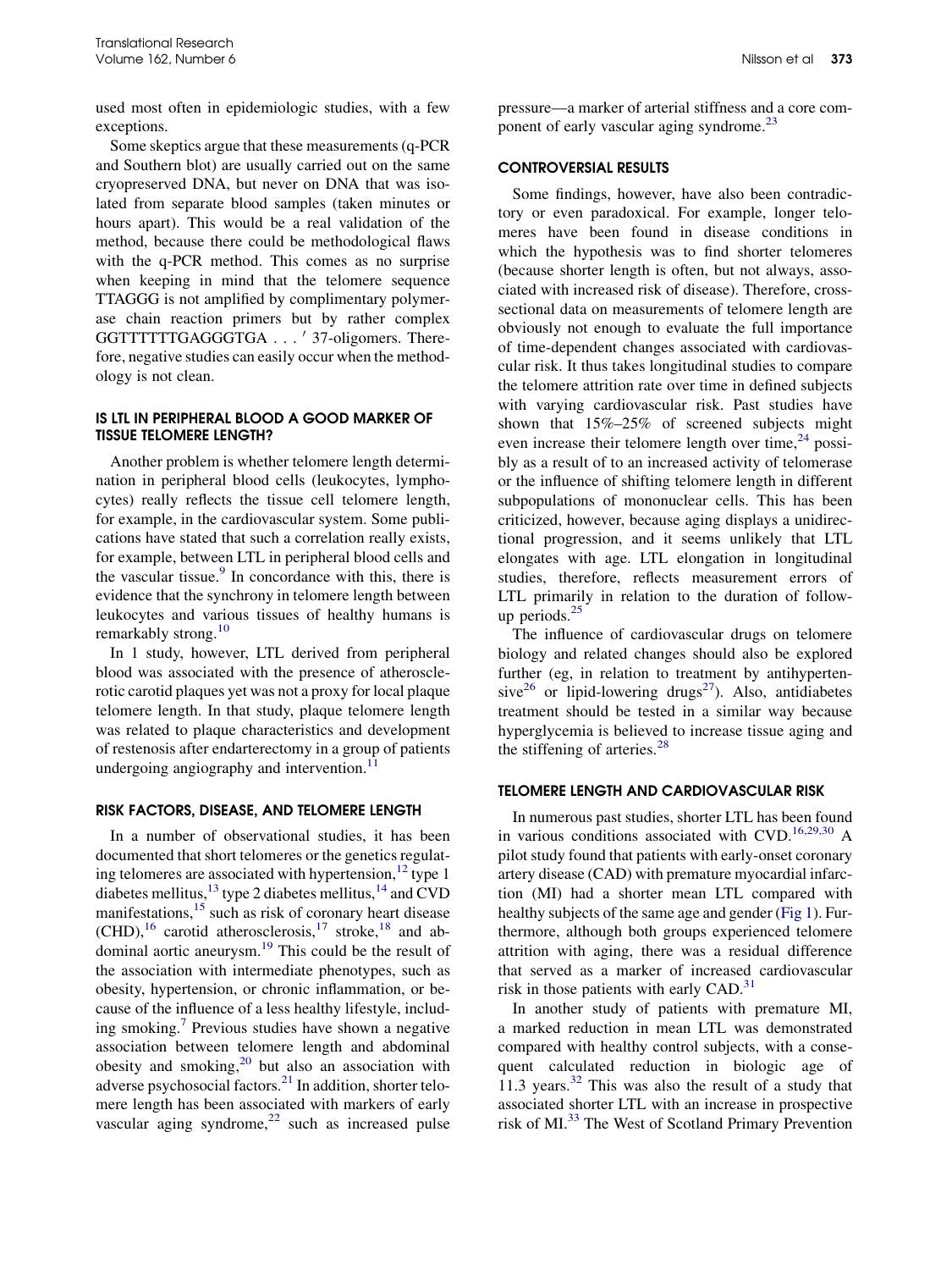<span id="page-3-0"></span>

Fig 1. Plot of mean length of leukocyte DNA terminal restriction fragments vs age of individuals with severe coronary artery disease or normal coronary arteries. CAD, coronary artery disease; TRF, terminal restriction fragments. From reference 31. Reprinted with permission.

Study also demonstrated that LTL is a predictor of future CHD events in middle-age, high-risk men. However, in patients randomized and treated with a statin (pravastatin), the increased risk associated with shorter telomeres was attenuated substantially during follow-up. $27$ 

It has also been shown that LTL is shorter in patients with carotid plaques compared with those without. $34$ However, further studies are needed to compare peripheral measurements (in which rapid cell replication occurs frequently) with those in central tissues (which are less accessible for testing) to determine whether there is a close correlation between these measurements (ie, rate of attrition), as indicated previously. It has even been postulated that there might exist differential aging in different organs, as noticed in kidney transplantation recipients.

#### POSITIVE AND NEGATIVE FINDINGS ON LTL AND CORONARY RISK

A number of newer studies have been published on the association between LTL and ischemic heart disease (IHD). In a large but cross-sectional study, associations between LTL and CHD were evaluated when comparing 598 white male patients  $( $60$  years) who$ survived a first MI and 653 age-matched control sub-jects from across Europe.<sup>[35](#page-9-0)</sup> In addition, 413 coronary artery bypass graft patients and 2 groups of 461 patients with familiar hypercholesterolemia (FH), of whom 162

had premature CHD, were recruited. LTL was measured using a real-time q-PCR. It was reported that LTL was significantly shorter in patients (7.85 kb) compared with control subjects (8.04 kb,  $P = 0.04$ ). In the coronary artery bypass graft substudy, LTL was also significantly shorter compared with control subjects. In the FH patients, LTL was shorter in those with CHD (overall, 8.68 kb) compared with the non-CHD subjects  $(9.23 \text{ kb}, P = 0.012)$ . On the other hand, LTL was not associated with any measured CHD risk factors except for age. These data confirm that subjects with CHD have shorter telomeres than control subjects, and extends this to those with monogenic and polygenic forms of CHD, such as FH.<sup>[35](#page-9-0)</sup>

There are, however, also some negative study findings, which should be acknowledged and form a basis for critical analyses and design of new studies. For example, in 1 Italian study, 199 patients age 18 years– 48 years with a first diagnosis of acute MI were enrolled and were matched with 190 control subjects for sex and age.[36](#page-9-0) LTL was measured at enrollment using a q-PCR-based method. No significant differences in LTL were observed between cases and control subjects, and with the presence of CAD in patients. Furthermore, multivariate regression analysis showed LTL to be significantly shorter in hypertensive patients than in normotensive subjects ( $P = 0.04$ ). In all, 171 patients completed the average follow-up of 9 years, during which time 92 of them presented with a major cardiovascular event. During multivariate regression analysis, the LTL determined at enrollment did not predict major cardiovascular events. The authors concluded that LTL did not represent a marker of acute MI in young patients and was not predictive during follow-up.[36](#page-9-0) This could, however, have been influenced by the relatively young age and low number of study participants as well as other methodological shortcomings. For example, no correlation with chronological age and LTL was shown, as would have been expected.

To settle this controversial issue, large-scale, population-based cohorts are needed. In Denmark, this was achieved in 19,838 subjects from the general population belonging to the Copenhagen City Heart Study and the Copenhagen General Population Study.<sup>[37](#page-9-0)</sup> Participants were monitored for up to 19 years for incident MI  $(n = 929)$ , IHD  $(n = 2038)$ , and death  $(n = 4342)$ , with a complete follow-up of all subjects. Results indicated that LTL decreased linearly with increasing age in women and men in both studies, as expected. Multifactorial adjusted and significant hazard ratios (HRs) were 1.10 for MI, 1.06 for IHD, and 1.09 for early death per 1000-bp decrease in telomere length. The multifactorial adjusted HRs for the shortest vs the longest decile of telomere length were also significant, along with the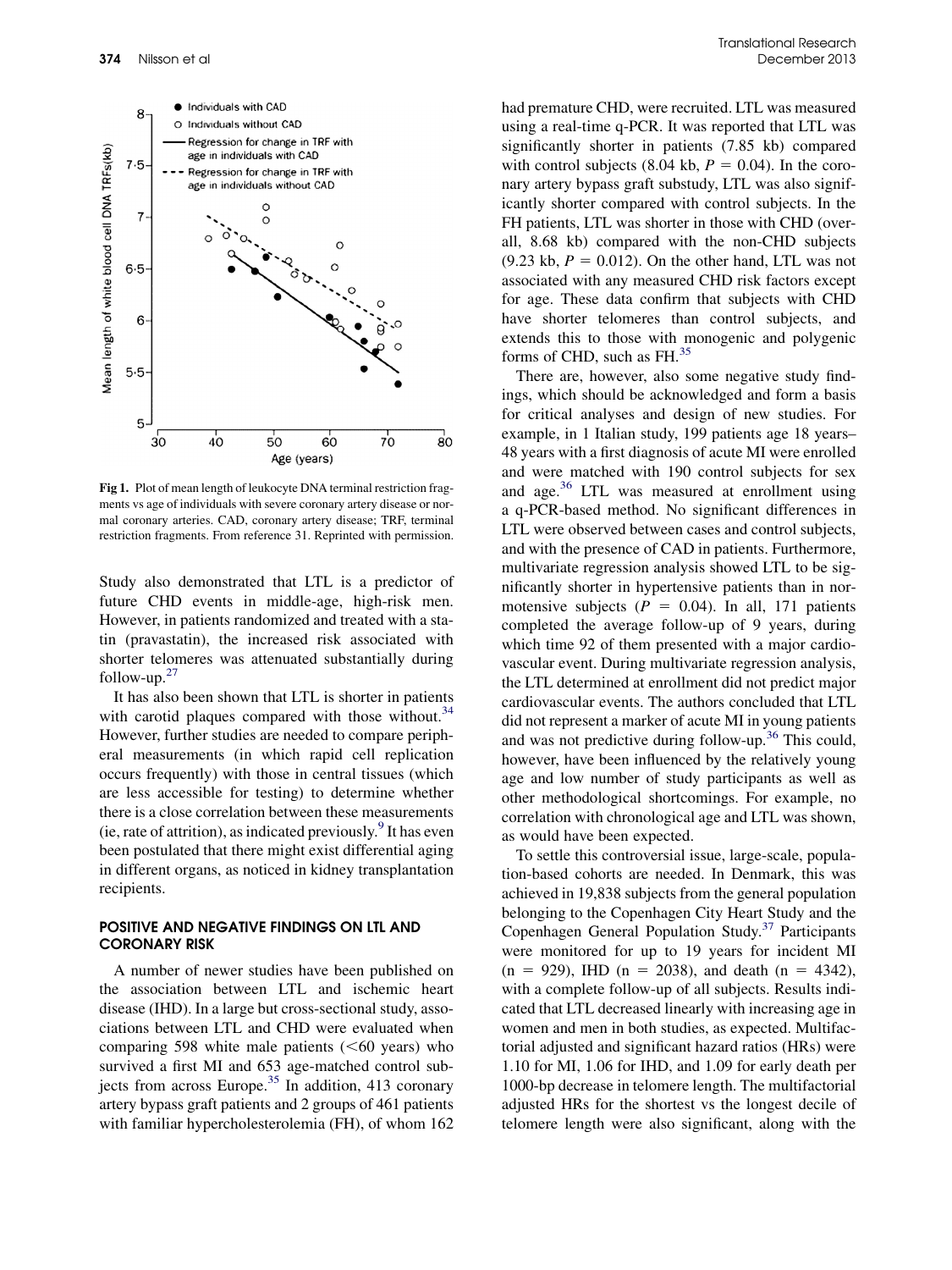HRs for MI (1.49), for IHD (1.24), and for early death (1.25). The authors concluded that short telomere length is associated with only modestly increased but independent risk of MI, IHD, and early death. $37$  Because this is a very large study, and one of the best to date, the results seem to be robust and trustworthy.

One prospective study has indicated a relationship between telomere biology and risk of CHD in patients with acute coronary syndrome[.38](#page-9-0) In addition, telomerase activity in leukocytes has been associated with the presence of calcified atherosclerotic coronary plaque, and was also a predictor of progression of plaque among persons with short telomeres.<sup>[39](#page-9-0)</sup> Also, shorter LTL is associated with high-risk plaque morphology on virtual histology intravascular ultrasound, but not total 3-vessel plaque burden in CAD.<sup>[39](#page-9-0)</sup> Monocytes with disrupted telomeres show increased proinflammatory activity, which is also seen in CAD patients, suggesting that telomere shortening promotes or is associated with high-risk plaque subtypes by increasing proinflammatory activity.<sup>[40](#page-9-0)</sup>

It has been suggested that situational changes in cellular subpopulations could have a significant impact on mean telomere length without actually affecting LTL in the cell populations themselves. In the acute phase of MI, for example, patients develop monocytosis and granulocytosis, paralleled by temporary lymphopenia. Therefore, measurements of mean LTL in these patients could automatically render wrong results when comparing them with healthy control subjects or stable patients with CHD. This should be explored further in future studies.

# PARADOXICAL FINDINGS IN RELATION TO LEFT VENTRICULAR HYPERTROPHY

As previously indicated, there are some paradoxical findings that are not easily explained. For example, LTL increases in some subjects during follow-up, and it is unclear why this occurs; however, this is most likely to be an artifact. In addition, 2 population-based studies have shown that subjects with left ventricular hypertrophy (LVH) have longer telomeres compared with control subjects, 1 in the United States $41$  and 1 in Belgium.[42](#page-9-0) This is counterintuitive because LVH is usually a marker of target organ damage and underlying risk factor burden, most notably longstanding hypertension in poor control. One possible explanation could be that cell hypertrophy associated with LVH is not associated with frequent cell divisions, as found in tissues with hyperplasia. In addition, data on the relationship between hypertension and telomere length are inconsistent, with some studies showing an inverse association between elevated blood pressure or hypertension and shorter LTL and other studies that do not. This could potentially reflect different origins of the elevated blood pressure, or the age range of study participants (eg, whether hypertension is associated with obesity and insulin resistance).

## A POPULATION-BASED STUDY IN SWEDEN ON MYOCARDIAL FUNCTION

In a population-based study from Malmö, Sweden, we compared relative TL (RTL) with left ventricular mass and ejection fraction (EF). In addition, the RTL in relation to other markers of cardiovascular risk was investigated, including blood pressure and glucose. The study subjects belonged to a large cohort  $(n = 1792, 70\%$  males) of middle-age to elderly subjects, examined by echocardiography. These were mostly elderly subjects free of previous MI, stratified for increasing levels of hyperglycemia and/or type 2 diabetes mellitus. Methods as well as various definitions used have been described previously by Leosdottir et al.<sup>[43](#page-9-0)</sup> The echocardiographic examination was carried out by use of tissue Doppler imaging. The left ventricular mass index (LVMI) and EF were calculated, as described in detail.<sup>[43](#page-9-0)</sup> The method used for assessment of RTL was q-PCR, described previously by Cawthon.<sup>[44](#page-9-0)</sup>

# RESULTS ON LTL IN RELATION TO LVM AND BLOOD PRESSURE

All subjects ( $n = 204$ ) that were T/S, where T is the amount of telomere and S is the amount of a single copy gene in each well outliers (outside T/S range, 0.5–2.5) or had unrealistic data on blood pressure levels (based on extreme values) or LVMI were excluded. Thus, a total of 1588 subjects remained, including 570 subjects (35.9 %) with type 2 diabetes mellitus. The main clinical characteristics of the study sample are presented in [Table I](#page-5-0). RTL was associated inversely with age  $(P = 2.37 \times 10^{-30})$ , adjusted for gender. RTL was also associated negatively with smoking status ( $P = 0.049$ ) and fasting plasma glucose ( $P = 0.032$ ) in all subjects. In females, RTL tended to be longer than in males, but this association was of borderline significance after adjusting for age and smoking ( $P = 0.054$ ). RTL, adjusted for age and gender, was associated positively with levels of systolic and diastolic blood pressure ( $P = 0.045$  and P  $= 0.011$ , respectively). These correlations were still significant after adjusting for additional confounders, such as body mass index, smoking and use of antihypertensive treatment ([Table II\)](#page-6-0). In addition, RTL was longer in hypertensive subjects compared with normotensive control subjects ( $P = 0.038$ ; [Table III\)](#page-7-0). Furthermore, RTL was neither correlated to LVMI ( $P = 0.9$ ) nor to EF ( $P = 0.8$ ) or pulse pressure ( $P = 0.3$ ) after adjusting for age and gender in the whole cohort.

We concluded, therefore, that LTL in these elderly subjects (representing survivors aged 70 years–75 years)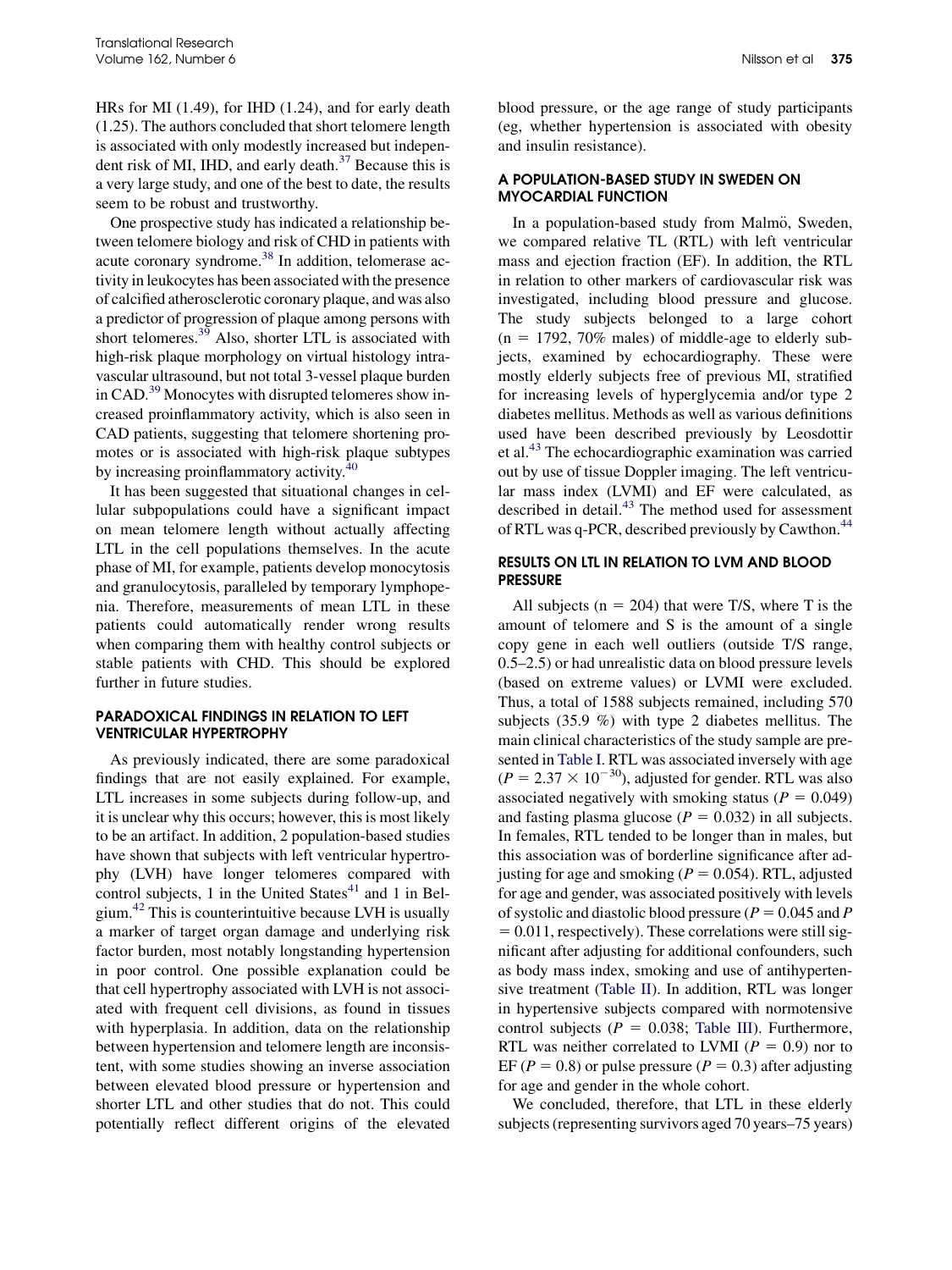|                                          |              |              | Nondiabetic subjects |              | Subjects with diabetes mellitus |              |
|------------------------------------------|--------------|--------------|----------------------|--------------|---------------------------------|--------------|
| Characteristic                           | Men          | Women        | Men                  | Women        | Men                             | Women        |
| n                                        | 1110         | 478          | 674                  | 344          | 436                             | 134          |
| Age, years; mean (SD)                    | 66.9 (6.0)   | 69.5(5.1)    | 66.5(6.1)            | 69.1(5.2)    | 67.7(5.8)                       | 70.5(4.7)    |
| BMI, kg/m <sup>2</sup> ; mean (SD)       | 28.2(4.0)    | 28.5(5.1)    | 27.5(3.6)            | 27.8(4.8)    | 29.5(4.2)                       | 30.4(5.4)    |
| SBP, mmHg; mean (SD)                     | 148.1 (19.7) | 144.8 (20.0) | 147.3 (19.1)         | 143.5 (19.2) | 149.5 (20.5)                    | 148.1 (21.7) |
| DBP, mmHg; mean (SD)                     | 85.1 (10.3)  | 82.5(10.1)   | 85.6 (10.2)          | 82.6 (10.2)  | 84.3 (10.4)                     | 82.2 (9.9)   |
| fP-glucose, mmol/L; mean (SD)            | 7.0(2.1)     | 6.4(1.9)     | 5.9(0.6)             | 5.7(1.0)     | 8.6(2.5)                        | 8.3(2.3)     |
| LDL-C, mmol/L; mean (SD)                 | 3.38(0.99)   | 3.65(1.00)   | 3.55(0.95)           | 3.79(0.97)   | 3.13(1.00)                      | 3.29(0.99)   |
| HDL-C, mmol/L; mean (SD)                 | 1.23(0.34)   | 1.53(0.47)   | 1.29(0.34)           | 1.58(0.47)   | 1.14(0.32)                      | 1.42(0.45)   |
| EF, %; mean (SD)                         | 59.1(8.1)    | 62.3(6.6)    | 59.3(7.7)            | 62.5(6.9)    | 58.7(8.7)                       | 61.7(5.9)    |
| LVMI, $g/m^2$ ; mean (SD)                | 95.3(25.3)   | 83.6 (20.5)  | 94.2(24.7)           | 82.0 (19.4)  | 97.1(26.1)                      | 87.7 (22.6)  |
| Relative telomere length, T/S; mean (SD) | 1.16(0.34)   | 1.16(0.34)   | 1.17(0.34)           | 1.18(0.35)   | 1.14(0.34)                      | 1.10(0.31)   |
| Hypertension at examination, %           | 80.6         | 79.9         | 75.8                 | 77.0         | 88.1                            | 87.3         |
| Current smoker, %                        | 47.7         | 31.4         | 48.4                 | 31.8         | 46.6                            | 30.5         |
| On antihypertensive treatment, %         | 49.6         | 50.0         | 40.8                 | 46.2         | 63.3                            | 59.7         |

# <span id="page-5-0"></span>Table I. Clinical characteristics of the Malmö Preventive Project subjects ( $n = 1588$ )

Abbreviations: BMI, body mass index; DBP, diastolic blood pressure; EF, ejection fraction; fP-glucose, fasting plasma glucose; HDL-C, high-density cholesterol; LDL-C, low-density cholesterol; LVMI, left ventricular mass index; SBP, systolic blood pressure; SD, standard deviation; T/S, amount of telomere/amount of a single copy gene in each well.

Hypertension is defined as systolic blood pressure more than 140 mmHg or diastolic blood pressure more than 90 mmHg or use of antihypertensive treatment.

was not associated with left ventricular mass, but was associated positively with hypertension and blood pressure levels in elderly subjects with normal glucose tolerance, not seen in subjects with type 2 diabetes mellitus. Our data thus suggest that subjects with hypertension have longer telomeres than normotensive subjects, at least in the elderly. No associations were observed between RTL and LVMI or pulse pressure, both variables being influenced by elevated blood pressure level. In subjects with established type 2 diabetes mellitus, no association was found between RTL and blood pressure levels, gender, and smoking. These results might indicate that telomere length is a stronger indicator of cardiovascular risk factors in subjects with normal glucose tolerance. In subjects with diabetes mellitus, however, the association between RTL and the different variables analyzed may be obscured by the influence of poor glucometabolic control. In the whole cohort, RTL showed an inverse relation to fasting plasma glucose. However, this relation was absent in the nondiabetic group. When comparing subjects with and without type 2 diabetes mellitus, RTL was longer in the nondiabetic group, although this association did not reach significance after full adjustments.

Regardless of study limitations, RTL was still strongly correlated to age in the whole sample based on multiple regression analysis. There was a highly significant inverse relationship between RTL and age  $(P = 2.37 \times 10^{-30})$ , after adjusting for gender, despite a rather high variation coefficient (17%). Because this is a well-known and expected correlation used as a methodological control in earlier telomere studies, we believe our data to be accurate. Another advantage of the current study is the size of the study population, which is unusually large, with 1588 subjects undergoing tissue Doppler imaging echocardiography. LVM and pulse pressure are often regarded as markers of longstanding hypertension. Further studies, preferably based on repeated measures of telomere length over time, are needed to expand our knowledge concerning the biology of telomeres and its associations with cardiovascular risk factors and disease as well as associations with cardiac morphology and function across the life span. There might even exist an interaction with genetic markers (ie, the angiotensin converting enzyme insertion/deletion polymorphism) in influencing telomere length and LVH, $45$  and this may be of special relevance in essential hypertension.<sup>[46](#page-9-0)</sup>

We can thus conclude that RTL was related inversely to age but not with measures of cardiac morphology or function (LVMI, EF) in a cross-sectional, observational study in elderly subjects from an urban population, stratified for increasing levels of fasting plasma glucose and diabetes mellitus. Furthermore, RTL was associated positively with blood pressure levels and hypertension status in subjects with normal glucose tolerance, but not in subjects with diabetes mellitus. In the whole cohort, RTL was associated inversely with fasting plasma glucose levels. Future studies should investigate these associations preferably based on repeated measures and changes of RTL (attrition rate) over time.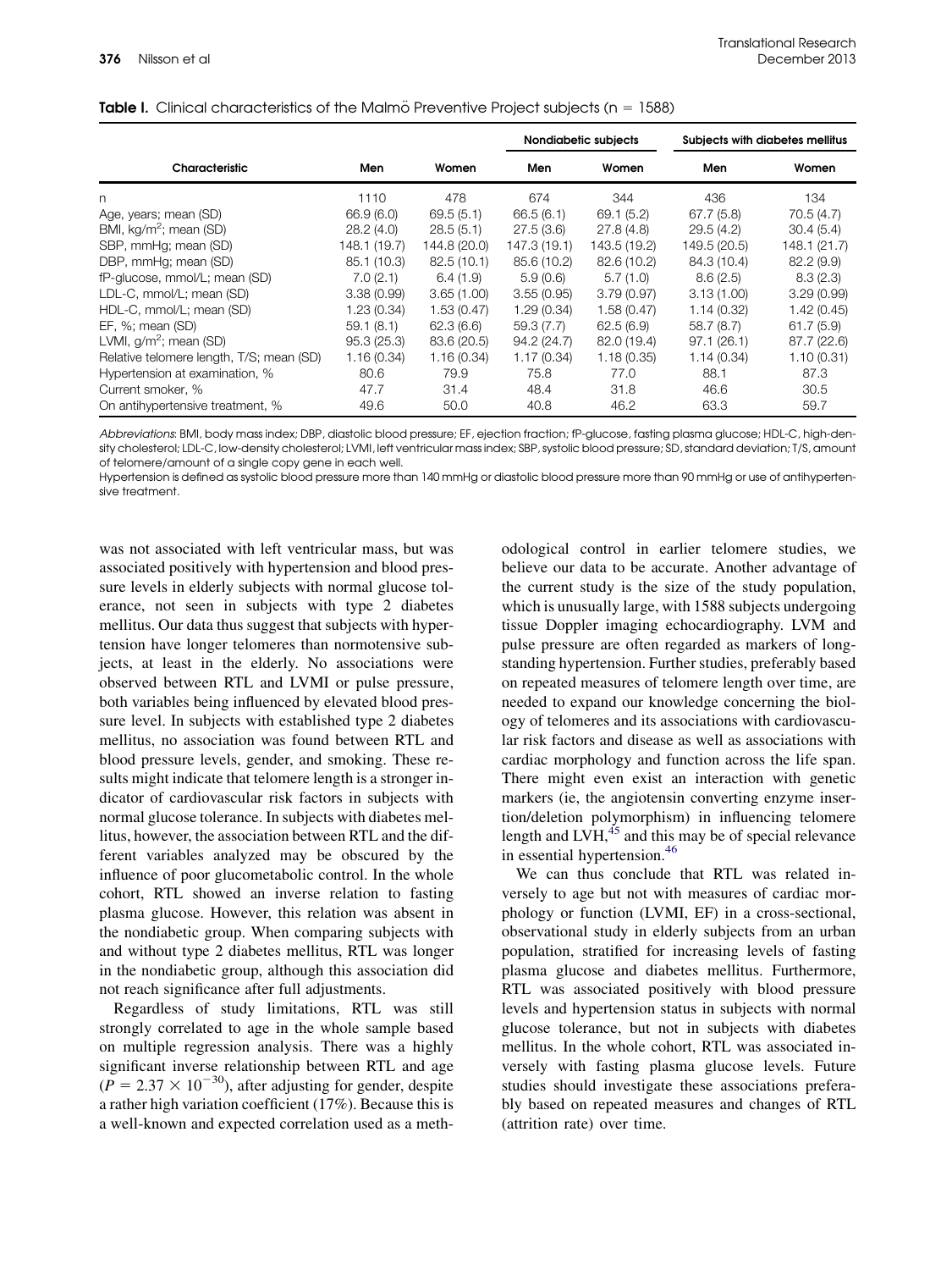<span id="page-6-0"></span>**Table II.** Cross-sectional associations between relative telomere length and cardiovascular risk factors including LVMI

| Variable           | <b>Model covariates for</b><br>adjustment | All subjects |           | Nondiabetic participants |           | Participants with diabetes mellitus |           |
|--------------------|-------------------------------------------|--------------|-----------|--------------------------|-----------|-------------------------------------|-----------|
|                    |                                           | β            | P value   | $\beta$                  | P value   | $\beta$                             | P value   |
| Age, year          | Sex                                       | $-0.29$      | $<$ 0.001 | $-0.303$                 | $<$ 0.001 | $-0.255$                            | $<$ 0.001 |
| BMI, $kg/m2$       | Age, sex                                  | $-0.019$     | 0.43      | $-0.008$                 | 0.78      | $-0.012$                            | 0.77      |
|                    | Age, $sex +$ smoking<br>$+$ AHT           | $-0.029$     | 0.23      | $-0.022$                 | 0.47      | $-0.016$                            | 0.70      |
| SBP, mmHq          | Age, sex                                  | 0.049        | 0.045     | 0.055                    | 0.07      | 0.047                               | 0.24      |
|                    | Age, $sex + BMI +$<br>smoking $+$ AHT     | 0.049        | 0.044     | 0.057                    | 0.06      | 0.043                               | 0.30      |
| DBP, mmHq          | Age, sex                                  | 0.062        | 0.01      | 0.068                    | 0.026     | 0.052                               | 0.21      |
|                    | Age, $sex + BMI +$<br>smoking $+$ AHT     | 0.068        | 0.007     | 0.073                    | 0.018     | 0.052                               | 0.22      |
| PP, mmHg           | Age, sex                                  | 0.024        | 0.33      | 0.028                    | 0.35      | 0.031                               | 0.45      |
|                    | Age, $sex + BMI +$<br>smoking $+$ AHT     | 0.022        | 0.38      | 0.028                    | 0.36      | 0.025                               | 0.55      |
| fP-glucose, mmol/L | Age, sex                                  | $-0.054$     | 0.027     | $-0.006$                 | 0.84      | $-0.074$                            | 0.07      |
|                    | Age, $sex + BMI +$<br>smoking + AHT       | $-0.054$     | 0.032     | $-0.001$                 | 0.98      | $-0.073$                            | 0.08      |
| LDL-C, mmol/L      | Age, sex                                  | 0.038        | 0.13      | 0.023                    | 0.45      | 0.047                               | 0.26      |
|                    | Age, $sex + BMI +$<br>smoking $+$ AHT     | 0.044        | 0.09      | 0.034                    | 0.29      | 0.043                               | 0.33      |
| HDL-C, mmol/L      | Age, sex                                  | 0.006        | 0.80      | 0.006                    | 0.84      | $-0.016$                            | 0.70      |
|                    | Age, $sex + BMI +$<br>smoking $+$ AHT     | 0.005        | 0.87      | 0.008                    | 0.80      | $-0.019$                            | 0.68      |
| LVMI, $g/m^2$      | Age, sex                                  | 0.002        | 0.94      | 0.025                    | 0.44      | $-0.027$                            | 0.53      |
|                    | Age, $sex + BMI +$<br>smoking $+$ AHT     | 0.005        | 0.85      | 0.019                    | 0.56      | $-0.013$                            | 0.77      |
| EF(%)              | Age, sex                                  | 0.005        | 0.84      | $-0.024$                 | 0.45      | 0.047                               | 0.27      |
|                    | Age, $sex + BMI +$<br>smoking $+$ AHT     | 0.002        | 0.93      | $-0.022$                 | 0.49      | 0.042                               | 0.33      |

Abbreviations: AHT, antihypertensive treatment; BMI, body mass index; DBP, diastolic blood pressure; EF, ejection fraction; fP-glucose, fasting plasma glucose; HDL-C, high-density cholesterol; LDL-C, low-density cholesterol; LVMI, left ventricular mass index; PP, pulse pressure; SBP, systolic blood pressure.

Multivariate linear regression analysis with significant correlations are indicated in bold type.

# NEED FOR LONGITUDINAL STUDIES ON TELOMERE **ATTRITION**

As stated previously, most existing studies have been cross-sectional in nature, and further follow-up studies with repeated measurements of LTL are needed to understand more completely the interplay between cardiovascular risk and changes in the biology and length of telomeres ([Fig 2](#page-8-0)). Just a few longitudinal studies with repeated measurements of telomere length are currently available. In 1 such population-based study from Malmö, Sweden, it was shown that changes in relative LTL (telomere attrition) over 15 years was associated with markers of cardiovascular aging, such as increased risk of MI, treatment with antihypertensive drugs (as a marker of longstanding hypertension), and elevated brachial pulse pressure, based on preliminary data presented at the European Society of Hypertension XXI annual meeting in Milan, June  $2011<sup>47</sup>$  $2011<sup>47</sup>$  $2011<sup>47</sup>$ 

#### GENETICS AND FAMILY TRAITS OF TELOMERE LENGTH

Another way to try to disentangle the causality problem that relates to telomere biology and CVD is to look for the genetic factors regulating telomere biology as well as family traits of telomere length in relation to disease. Previous genomewide association studies identified 2 loci on chromosomes 3q26.2 (telomerase RNA component [TERC]) and 10q24.33 (oligonucleotide/oligosaccharide-binding folds containing one gene  $[OBFCI]$ ) that are associated with the interindividual LTL variation. In a meta-analysis of 9190 individuals from 6 independent genomewide association studies and validation in 2226 individuals from 4 additional studies, the genetic architecture of interindividual LTL variation in the general population was described, showing the genetic influence and thus he-reditary traits.<sup>[2](#page-8-0)</sup> In another cohort study prospective CVD mortality was investigated in relation to single nucleotide polymorphisms in *OBFC1* and *TERC*,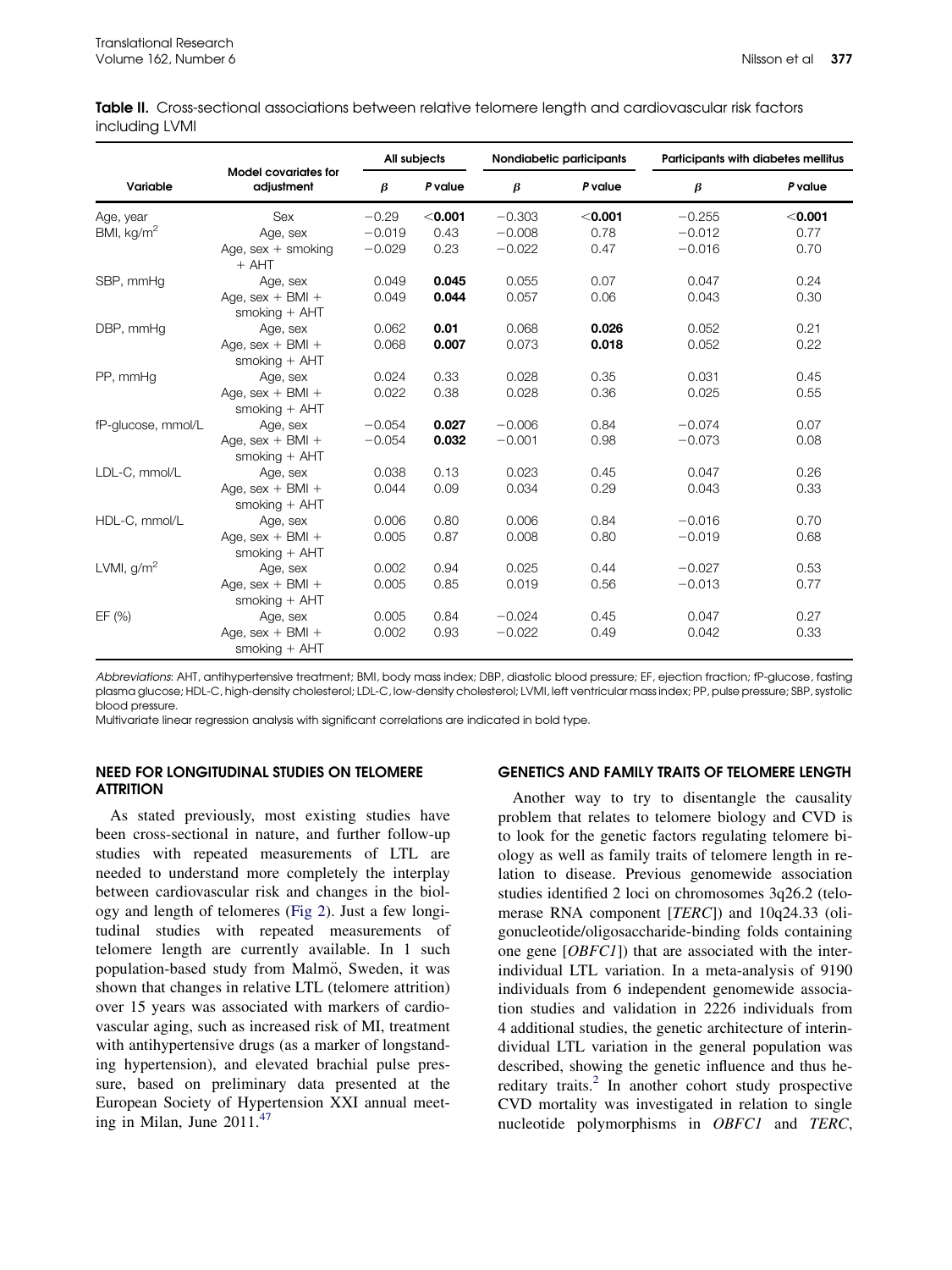<span id="page-7-0"></span>Table III. Multiple logistic regression analysis for relative telomere length correlations with categories of gender, hypertension, type 2 diabetes mellitus, and smoking

| Categories      | <b>Model covariates</b>                                        | All subjects |         | Nondiabetic participants |           | Participants with diabetes mellitus |           |
|-----------------|----------------------------------------------------------------|--------------|---------|--------------------------|-----------|-------------------------------------|-----------|
|                 |                                                                | $\beta$      | P value | β                        | P value   | β                                   | P value   |
| Gender          | Age                                                            | 0.493        | 0.013   | 0.638                    | 0.009     | 0.075                               | 0.83      |
|                 | $Aqe + smoking$                                                | 0.39         | 0.054   | 0.56                     | 0.024     | $-0.102$                            | 0.78      |
| Hypertension    | Age, gender                                                    | 0.471        | 0.038   | 0.704                    | 0.008     | 0.007                               | 0.99      |
|                 | Age, gender $+$ smoking<br>$+$ BMI $+$ AHT                     | 0.567        | 0.034   | 0.757                    | 0.016     | 0.084                               | 0.87      |
| DM <sub>2</sub> | Age, gender                                                    | $-0.259$     | 0.17    | <b>NA</b>                | <b>NA</b> | <b>NA</b>                           | <b>NA</b> |
|                 | Age, gender $+$ smoking<br>$+$ hypertension $+$ BMI<br>$+$ AHT | $-0.317$     | 0.11    |                          |           |                                     |           |
| Current smoker  | Age, gender                                                    | $-0.361$     | 0.049   | $-0.414$                 | 0.072     | $-0.277$                            | 0.36      |
|                 | Age, gender $+$<br>hypertension $+$ AHT                        | $-0.37$      | 0.044   | $-0.453$                 | 0.05      | $-0.275$                            | 0.37      |

Abbreviations: AHT, antihypertensive treatment; BMI, body mass index; DM2, type 2 diabetes mellitus; NA, not applicable.

Hypertension is defined as systolic blood pressure more than 140 mmHg or diastolic blood pressure more than 90 mmHg or presence of antihypertensive treatment. Diabetes mellitus is defined as a history of diabetes mellitus by questionnaire or use of antidiabetic treatment or fasting plasma glucose  $\geq$ 7.0 mmol/L at 2 separate measurements or fasting plasma glucose  $\geq$ 11.1 mmol/L at 1 measurement. All significant correlations are indicated in bold.

genes related to LTL, among 3271 white participants age 65 years or older. $48$  The findings supported the hypothesis that telomere biology and associated genes may play a role in CVD-related death, particularly among women. In addition, it has been shown that genes encoding TERC are associated with both LTL and longevity in humans.<sup>[49](#page-9-0)</sup>

Telomerase activity is exhibited in gametes and stem and tumor cells. In human somatic cells, proliferation potential is strictly limited and senescence follows approximately 50 cell divisions–70 cell divisions. Telomerase activity is regulated in a complex way during the life course, as reviewed.<sup>[50](#page-9-0)</sup> Hills and Lansdorp<sup>[51](#page-9-0)</sup> performed a detailed study of the telomere length by flow fluorescence *in situ* hybridization analysis in leukocytes from 835 healthy individuals and 60 individuals with reduced telomerase activity. Healthy individuals showed a broad range in average telomere length in granulocytes and lymphocytes at any given age. The average telomere length declined with age at a rate that differed between age-specific breakpoints and between cell types. Heterozygous carriers for mutations in either the telomerase reverse transcriptase or the TERC gene displayed striking and comparable telomere length deficits. Furthermore, noncarrier relatives of such heterozygous individuals had somewhat shorter leukocyte telomere lengths than expected; this difference was most profound for granulocytes. $51$ Failure to maintain telomere homeostasis as a result of partial telomerase deficiency is thought to trigger cell senescence or cell death, eventually causing tissue failure syndromes.

Family studies have not been unequivocal, and different findings have been presented. In the Belgian Asklepios study, LTL was measured using telomere restriction fragment analysis (Southern blot) in the young to middle-aged  $(\sim 35 \text{ years} - 55 \text{ years})$ , free from overt CVD and from the general population, and could be combined with data on family history of CVD. No shorter LTL could be found in healthy subjects with a positive family history of CVD compared with those without, and the authors concluded that these findings cast serious doubt on the hypothesis that LTL is shorter in families with an increased risk of CVD and do not, in their opinion, support the telomere hypothesis of  $CVD$ .<sup>[52](#page-9-0)</sup> However, in patients with ischemic heart failure, reduced LTL was recorded in their offspring, suggesting a potential causal link of LTL in IHD. In addition, strong correlations were found in another study between parent and offspring LTL in all examined cell types, suggesting high heritability of LTL among cell types. $53$ 

# **CONCLUSIONS**

Research in telomere biology may help elucidate ways to measure cardiovascular aging, based not only on physiological changes but also by use of biomarkers,<sup>[54](#page-9-0)</sup> in which determination of LTL could be of some interest. There is no doubt that aging itself is of major importance in understanding how the vascular tree and the myocardium change at a cellular level in all humans. This has been described in a recent review on aging and atherosclerosis, noting mechanisms, functional consequences, and potential therapeutics for cellular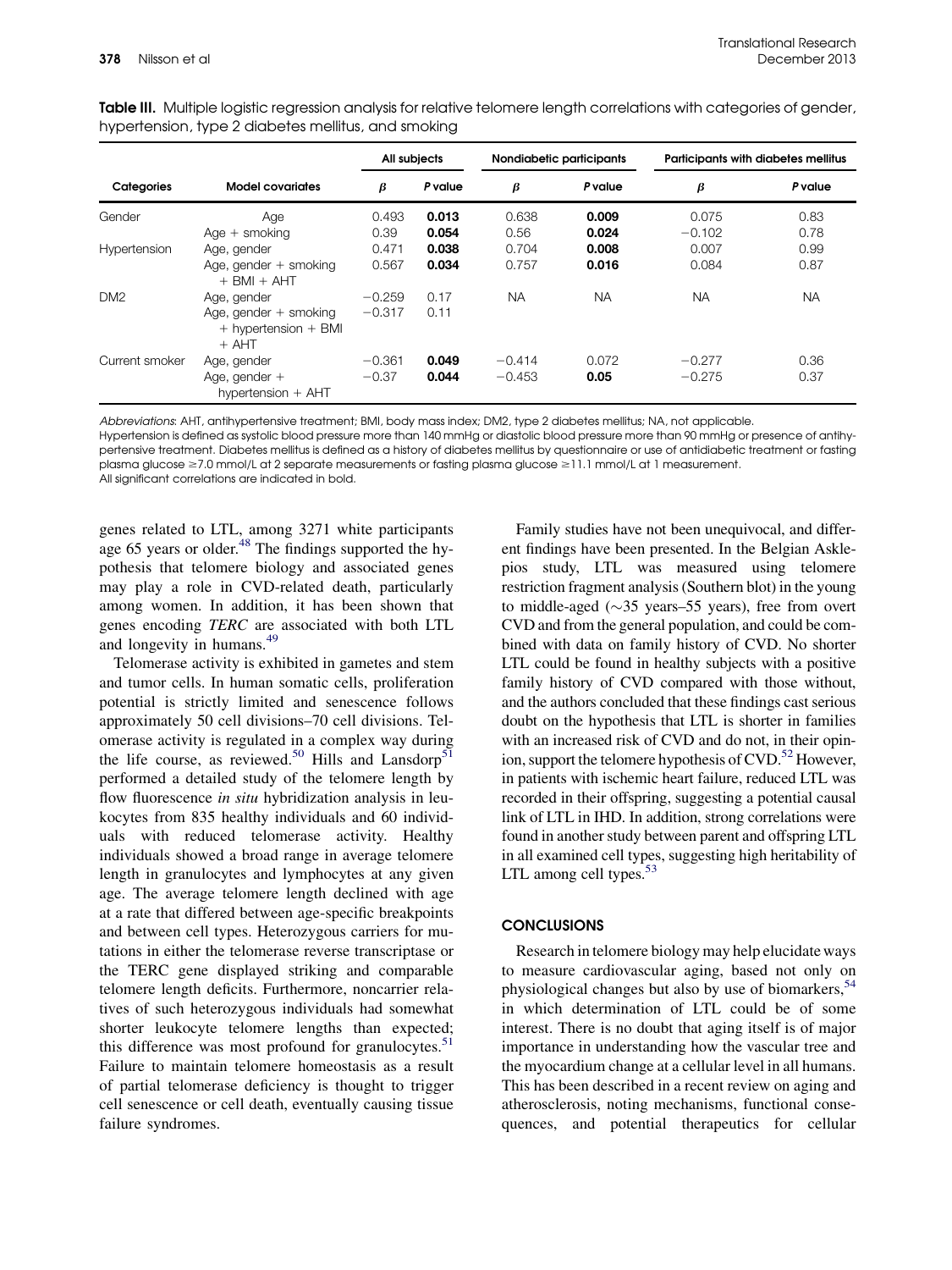<span id="page-8-0"></span>

Fig 2. Distribution of the rate of change in leukocyte telomere length (LTL) in Louisiana study participants. A total of 561 participants showed LTL shortening, and 74 showed either gain  $(n = 68)$  or no change  $(n = 6)$  in LTL between baseline (1995–1996) and followup (2001–2006) examinations. From reference 24. Reprinted with permission.

senescence.<sup>[55](#page-9-0)</sup> It is, however, not sufficient to measure LTL in cross-sectional studies only and to analyze correlations or associations. Instead, there is a need to do repeated measurements during follow-up studies or in relation to different drug treatments. Furthermore, other aspects of telomere biology should also be measured (eg, telomerase) because LTL is longer in patients with a better physical capacity, indicating a change in telome-rase activity related to lifestyle.<sup>[56](#page-9-0)</sup> This has also been shown as a result of improved lifestyle for 3 months in a pilot study in 30 men with prostatic cancer when increased telomerase activity was recorded.<sup>57</sup>

The genes regulating telomere biology should be tested for associations with CVD manifestations to prove causality between the biomarker (telomere length), and the disease manifestation, which would be possible if Mendelian randomization principles are used.<sup>[58](#page-9-0)</sup>

In cardiovascular medicine, the concept of the cardio-vascular aging continuum has now emerged as useful.<sup>[59](#page-9-0)</sup> This is also why research needs to be developed to find out more about the telomere system in health and disease, especially in relation to  $CVD<sup>16</sup>$  and other chronic disease conditions.<sup>[60](#page-9-0)</sup>

#### REFERENCES

- 1. [Longhese MP, Anbalagan S, Martina M, Bonetti D. The role of](http://refhub.elsevier.com/S1931-5244(13)00147-3/sref1) [shelterin in maintaining telomere integrity. Front Biosci 2012;](http://refhub.elsevier.com/S1931-5244(13)00147-3/sref1) [17:1715–28.](http://refhub.elsevier.com/S1931-5244(13)00147-3/sref1)
- 2. [Mangino M, Hwang SJ, Spector TD, et al. Genome-wide meta](http://refhub.elsevier.com/S1931-5244(13)00147-3/sref2)[analysis points to CTC1 and ZNF676 as genes regulating telomere](http://refhub.elsevier.com/S1931-5244(13)00147-3/sref2) [homeostasis in humans. Hum Mol Genet 2012;21:5385–94](http://refhub.elsevier.com/S1931-5244(13)00147-3/sref2).
- 3. [Larsson LG. Oncogene- and tumor suppressor gene-mediated](http://refhub.elsevier.com/S1931-5244(13)00147-3/sref3) [suppression of cellular senescence. Semin Cancer Biol 2011;21:](http://refhub.elsevier.com/S1931-5244(13)00147-3/sref3) [367–76](http://refhub.elsevier.com/S1931-5244(13)00147-3/sref3).
- 4. [Dunshea G, Duffield D, Gales N, Hindell M, Wells RS,](http://refhub.elsevier.com/S1931-5244(13)00147-3/sref4) [Jarman SN. Telomeres as age markers in vertebrate molecular](http://refhub.elsevier.com/S1931-5244(13)00147-3/sref4) [ecology. Mol Ecol Resour 2011;11:225–35.](http://refhub.elsevier.com/S1931-5244(13)00147-3/sref4)
- 5. [Sanders JL, Fitzpatrick AL, Boudreau RM, et al. Leukocyte telo](http://refhub.elsevier.com/S1931-5244(13)00147-3/sref5)[mere length is associated with noninvasively measured age](http://refhub.elsevier.com/S1931-5244(13)00147-3/sref5)[related disease: the Cardiovascular Health Study. J Gerontol A](http://refhub.elsevier.com/S1931-5244(13)00147-3/sref5) [Biol Sci Med Sci 2012;67:409–16](http://refhub.elsevier.com/S1931-5244(13)00147-3/sref5).
- 6. [Naka K, Muraguchi T, Hoshii T, Hirao A. Regulation of reactive](http://refhub.elsevier.com/S1931-5244(13)00147-3/sref6) [oxygen species and genomic stability in hematopoietic stem cells.](http://refhub.elsevier.com/S1931-5244(13)00147-3/sref6) [Antiox Redox Signal 2008;10:1883–94.](http://refhub.elsevier.com/S1931-5244(13)00147-3/sref6)
- 7. [Valdes AM, Andrew T, Gardner JP, et al. Obesity, cigarette smok](http://refhub.elsevier.com/S1931-5244(13)00147-3/sref7)[ing, and telomere length in women. Lancet 2005;366:662–4](http://refhub.elsevier.com/S1931-5244(13)00147-3/sref7).
- 8. [Aviv A, Hunt SC, Lin J, Cao X, Kimura M, Blackburn E. Impartial](http://refhub.elsevier.com/S1931-5244(13)00147-3/sref8) [comparative analysis of measurement of leukocyte telomere](http://refhub.elsevier.com/S1931-5244(13)00147-3/sref8) [length/DNA content by Southern blots and qPCR. Nucl Acids](http://refhub.elsevier.com/S1931-5244(13)00147-3/sref8) [Res 2011;39:e134.](http://refhub.elsevier.com/S1931-5244(13)00147-3/sref8)
- 9. [Wilson WR, Herbert KE, Mistry Y, et al. Blood leucocyte telo](http://refhub.elsevier.com/S1931-5244(13)00147-3/sref9)[mere DNA content predicts vascular telomere DNA content in hu](http://refhub.elsevier.com/S1931-5244(13)00147-3/sref9)[mans with and without vascular disease. Eur Heart J 2008;29:](http://refhub.elsevier.com/S1931-5244(13)00147-3/sref9) [2689–94](http://refhub.elsevier.com/S1931-5244(13)00147-3/sref9).
- 10. [Butler MG, Tilburt J, DeVries A, et al. Comparison of chromo](http://refhub.elsevier.com/S1931-5244(13)00147-3/sref10)[some telomere integrity in multiple tissues from subjects at differ](http://refhub.elsevier.com/S1931-5244(13)00147-3/sref10)[ent ages. Cancer Genet Cytogenet 1998;105:138–44](http://refhub.elsevier.com/S1931-5244(13)00147-3/sref10).
- 11. [Huzen J, Peeters W, de Boer RA, et al. Circulating leukocyte and](http://refhub.elsevier.com/S1931-5244(13)00147-3/sref11) [carotid atherosclerotic plaque telomere length: interrelation, asso](http://refhub.elsevier.com/S1931-5244(13)00147-3/sref11)[ciation with plaque characteristics, and restenosis after endarter](http://refhub.elsevier.com/S1931-5244(13)00147-3/sref11)[ectomy. Arterioscler Thromb Vasc Biol 2011;31:1219–25](http://refhub.elsevier.com/S1931-5244(13)00147-3/sref11).
- 12. [Demissie S, Levy D, Benjamin EJ, et al. Insulin resistance, oxida](http://refhub.elsevier.com/S1931-5244(13)00147-3/sref12)[tive stress, hypertension, and leukocyte telomere length in men](http://refhub.elsevier.com/S1931-5244(13)00147-3/sref12) [from the Framingham Heart Study. Aging Cell 2006;5:325–30](http://refhub.elsevier.com/S1931-5244(13)00147-3/sref12).
- 13. [Astrup AS, Tarnow L, Jorsal A, et al. Telomere length predicts all](http://refhub.elsevier.com/S1931-5244(13)00147-3/sref13)[cause mortality in patients with type 1 diabetes. Diabetologia](http://refhub.elsevier.com/S1931-5244(13)00147-3/sref13) [2010;53:45–8.](http://refhub.elsevier.com/S1931-5244(13)00147-3/sref13)
- 14. [Murillo-Ortiz B, Albarr](http://refhub.elsevier.com/S1931-5244(13)00147-3/sref14)á[n-Tamayo F, Arenas-Aranda D, et al.](http://refhub.elsevier.com/S1931-5244(13)00147-3/sref14) [Telomere length and type 2 diabetes in males: a premature aging](http://refhub.elsevier.com/S1931-5244(13)00147-3/sref14) [syndrome. Aging Male 2012;15:54–8](http://refhub.elsevier.com/S1931-5244(13)00147-3/sref14).
- 15. [Saliques S, Zeller M, Lorin J, et al. Telomere length and cardio](http://refhub.elsevier.com/S1931-5244(13)00147-3/sref15)[vascular disease. Arch Cardiovasc Dis 2010;103:454–9.](http://refhub.elsevier.com/S1931-5244(13)00147-3/sref15)
- 16. [Fyhrquist F, Saijonmaa O, Strandberg T. The roles of senescence](http://refhub.elsevier.com/S1931-5244(13)00147-3/sref16) [and telomere shortening in cardiovascular disease. Nat Rev Car](http://refhub.elsevier.com/S1931-5244(13)00147-3/sref16)[diol 2013;10:274–83](http://refhub.elsevier.com/S1931-5244(13)00147-3/sref16).
- 17. [O'Donnell CJ, Demissie S, Kimura M, et al. Leukocyte telomere](http://refhub.elsevier.com/S1931-5244(13)00147-3/sref17) [length and carotid artery intimal medial thickness: the Framingham](http://refhub.elsevier.com/S1931-5244(13)00147-3/sref17) [Heart Study. Arterioscler Thromb Vasc Biol 2008;28:1165–71.](http://refhub.elsevier.com/S1931-5244(13)00147-3/sref17)
- 18. [Ding H, Chen C, Shaffer JR, et al. Telomere length and risk of](http://refhub.elsevier.com/S1931-5244(13)00147-3/sref18) [stroke in Chinese. Stroke 2012;43:658–63.](http://refhub.elsevier.com/S1931-5244(13)00147-3/sref18)
- 19. [Atturu G, Brouilette S, Samani NJ, London NJ, Sayers RD,](http://refhub.elsevier.com/S1931-5244(13)00147-3/sref19) [Bown MJ. Short leukocyte telomere length is associated with ab](http://refhub.elsevier.com/S1931-5244(13)00147-3/sref19)[dominal aortic aneurysm \(AAA\). Eur J Vasc Endovasc Surg 2010;](http://refhub.elsevier.com/S1931-5244(13)00147-3/sref19) [39:559–64.](http://refhub.elsevier.com/S1931-5244(13)00147-3/sref19)
- 20. [Nordfj](http://refhub.elsevier.com/S1931-5244(13)00147-3/sref20)äll K, Eliasson M, Stegmayr B, Lundin S, Roos G, [Nilsson PM. Increased abdominal obesity, adverse psychosocial](http://refhub.elsevier.com/S1931-5244(13)00147-3/sref20) [factors and shorter telomere length in subjects reporting early age](http://refhub.elsevier.com/S1931-5244(13)00147-3/sref20)[ing; the MONICA Northern Sweden Study. Scand J Public Health](http://refhub.elsevier.com/S1931-5244(13)00147-3/sref20) [2008;36:744–52.](http://refhub.elsevier.com/S1931-5244(13)00147-3/sref20)
- 21. [Epel ES, Blackburn EH, Lin J, et al. Accelerated telomere short](http://refhub.elsevier.com/S1931-5244(13)00147-3/sref21)[ening in response to life stress. Proc Natl Acad Sci U S A 2004;](http://refhub.elsevier.com/S1931-5244(13)00147-3/sref21) [101:17312–5.](http://refhub.elsevier.com/S1931-5244(13)00147-3/sref21)
- 22. [Nilsson PM, Boutouyrie P, Laurent S. Vascular aging: a tale of](http://refhub.elsevier.com/S1931-5244(13)00147-3/sref22) [EVA and ADAM in cardiovascular risk assessment and preven](http://refhub.elsevier.com/S1931-5244(13)00147-3/sref22)[tion. Hypertension 2009;54:3–10.](http://refhub.elsevier.com/S1931-5244(13)00147-3/sref22)
- 23. [Jeanclos E, Schork NJ, Kyvik KO, Kimura M, Skurnick JH,](http://refhub.elsevier.com/S1931-5244(13)00147-3/sref23) [Aviv A. Telomere length inversely correlates with pulse pressure](http://refhub.elsevier.com/S1931-5244(13)00147-3/sref23) [and is highly familial. Hypertension 2000;36:195–200.](http://refhub.elsevier.com/S1931-5244(13)00147-3/sref23)